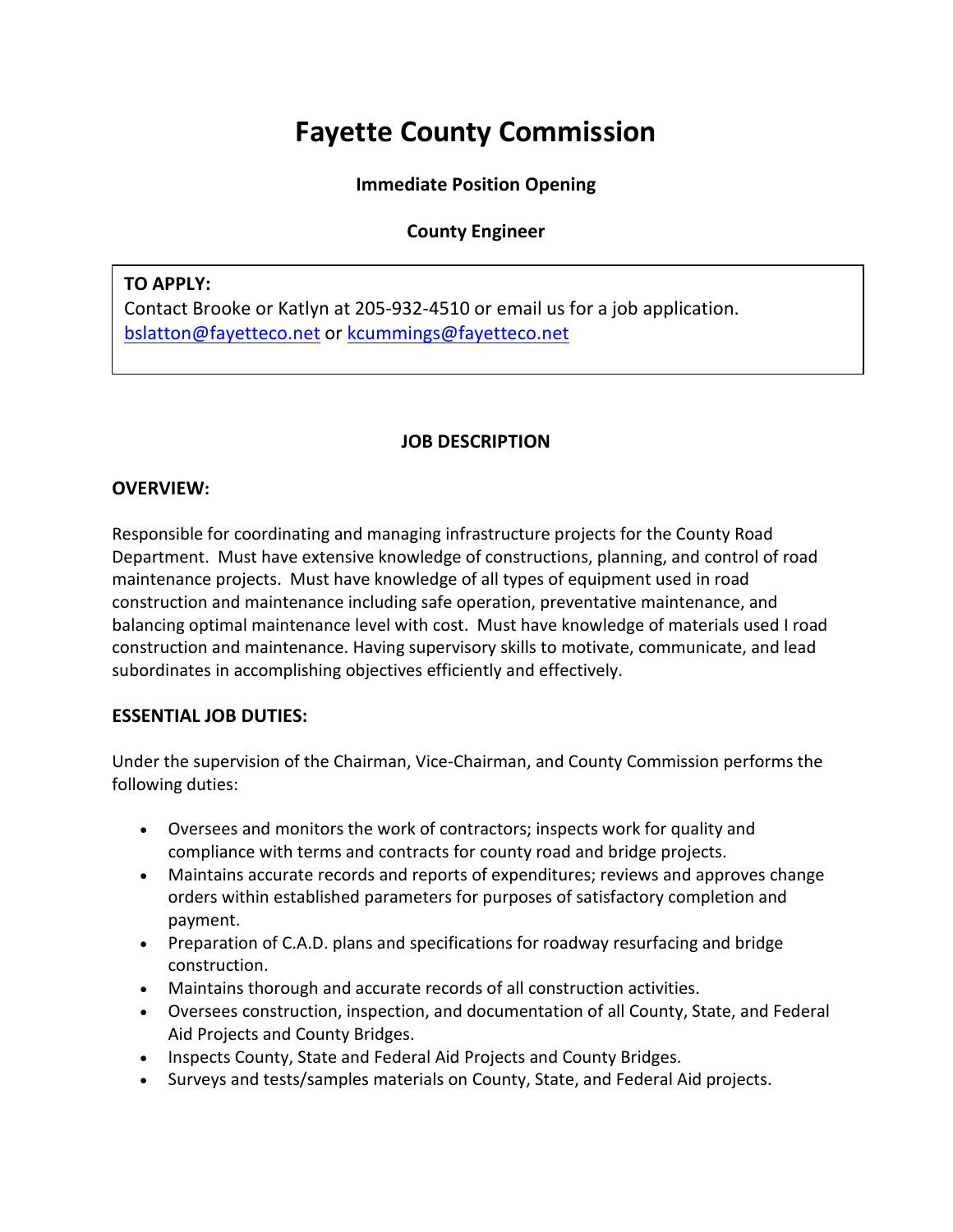- Coordinates the work interactions of contractors, subcontractors, utility companies, etc. for water or road construction projects.
- Gives status reports to the Chairman, County Commission, County Administrator, and the public on any ongoing project as directed and as requested.
- Provides information for budgetary purposes.
- Communicates and coordinates regularly with others to maximize the effectiveness and efficiency of interdepartmental operations and activities.
- Other duties as assigned from time to time

# **REQUIRED KNOWLEDGE, SKILLS, AND ABILITIES:**

Must have the following:

- Comprehensive knowledge of activities related to public works infrastructure projects: engineering, bidding, and construction.
- Thorough knowledge of methods, practices, techniques, equipment, tools, materials, and supplies used in road and bridge construction.
- Thorough knowledge of safety regulations, protocols, principles, practices and procedures for road and bridge construction.
- Experience related to compliance with ADEM's requirements: inspections related to stormwater permits, documents, and close-out.
- Thorough knowledge of the operation of tools used in street construction and maintenance including backhoes, rollers, lay down equipment, concrete mixers, excavators, milling machine, mud jack, crack sealers, seal coat equipment, and hand power tools.
- Ability to communicate effectively with others, both orally and in writing, using both technical and non- technical language.
- Ability to understand and follow oral and/or written policies, procedures, and instructions.
- Ability to prepare and present accurate and reliable reports containing findings and recommendation.
- Knowledge of Alabama Department of Transportation Specifications and construction procedures.
- Knowledge of surveying principals.
- Knowledge of civil engineering and construction drafting.
- Knowledge of construction materials, and specifications.
- Knowledge of construction principles and practices.
- Knowledge of mathematical calculations used in engineering design and construction project design and cost estimations.
- Knowledge of computer applications for engineering drafting.
- Knowledge of engineering and construction design principles and practices.
- Ability to read and interpret engineering plans, specifications, and blueprints.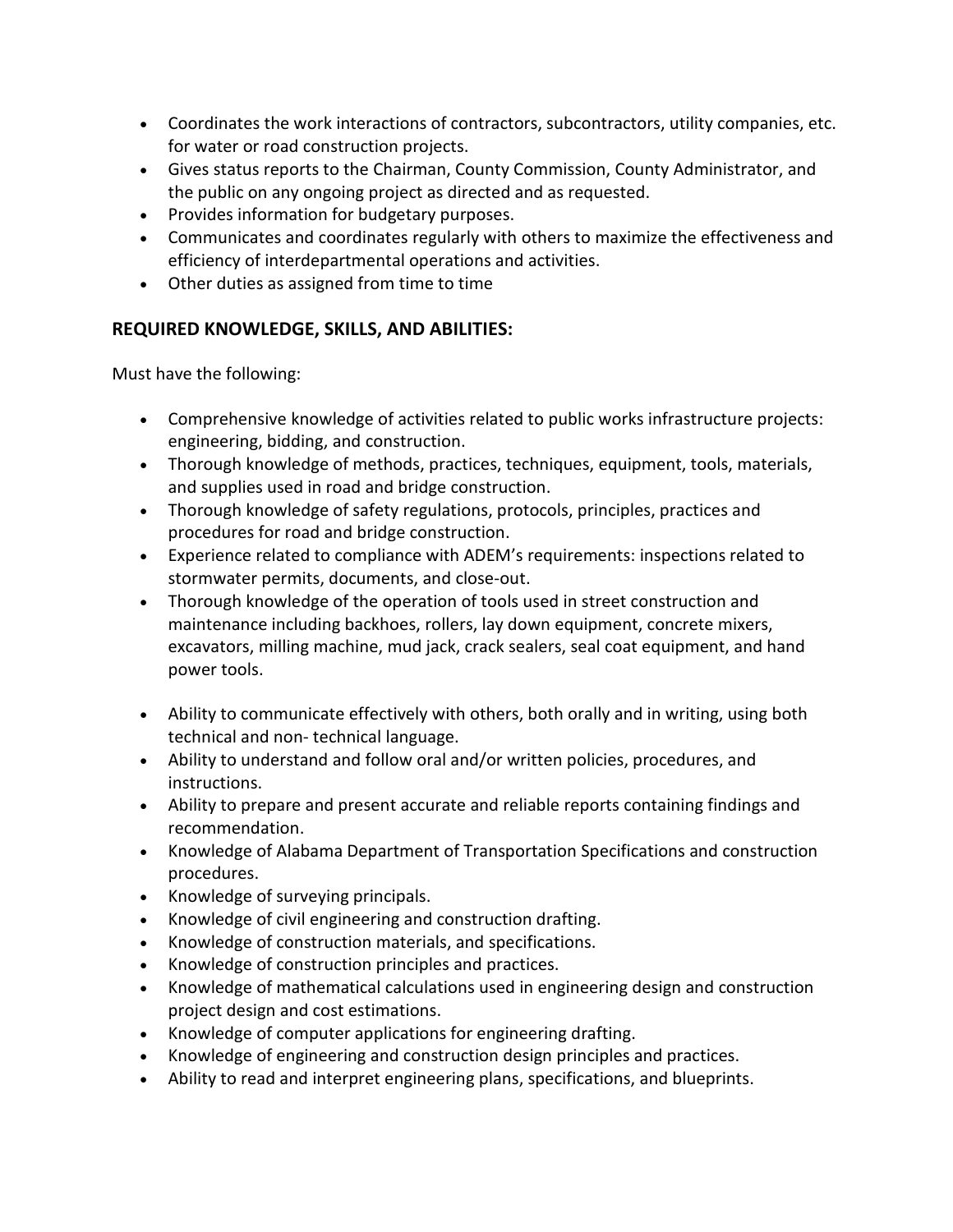- Ability to communicate effectively with others, both orally and in writing, using both technical and non- technical language.
- Ability to understand and follow oral and/or written policies, procedures, and instructions.
- Ability to prepare and present accurate and reliable reports containing findings and recommendations.
- Ability to use logical and creative thought process to develop solutions according to written specifications and/or oral instructions.
- Ability to perform a wide variety of duties and responsibilities with accuracy and speed under the pressure of time-sensitive deadlines.
- Ability and willingness to quickly learn and utilize new skills and knowledge brought about by rapidly changing information and/or technology.
- Integrity, ingenuity, and inventiveness in the performance of assigned tasks.

# **MINIMUM QUALIFICATIONS:**

- Must have an earned high school diploma from a standard high school or a graduate equivalency diploma with successful course work in mathematics, science, mechanical drawing, drafting, etc. and a four (4) year Civil Engineering Degree from an Accredited University.
- Must have post-secondary training in engineering, drafting, construction, or a related field is highly desirable OR a minimum of four (4) years paid experience in drafting, surveying, construction or a related occupation OR a combination of formal training and paid experience totaling four (4) years

# **SUPERVISORY CONTROLS:**

- This position has supervisory duties.
- This position receives supervision from the Chairman and the County Commission (for highway projects) or County Administrator who establishes objectives, priorities and deadlines.

#### **WORK ENVIRONMENT:**

- Work is performed in both indoor and outdoor environments, including construction sites.
- Outdoor work involves travel from site to site.
- Exposure to various weather conditions, slippery, uneven surfaces and rough terrain.